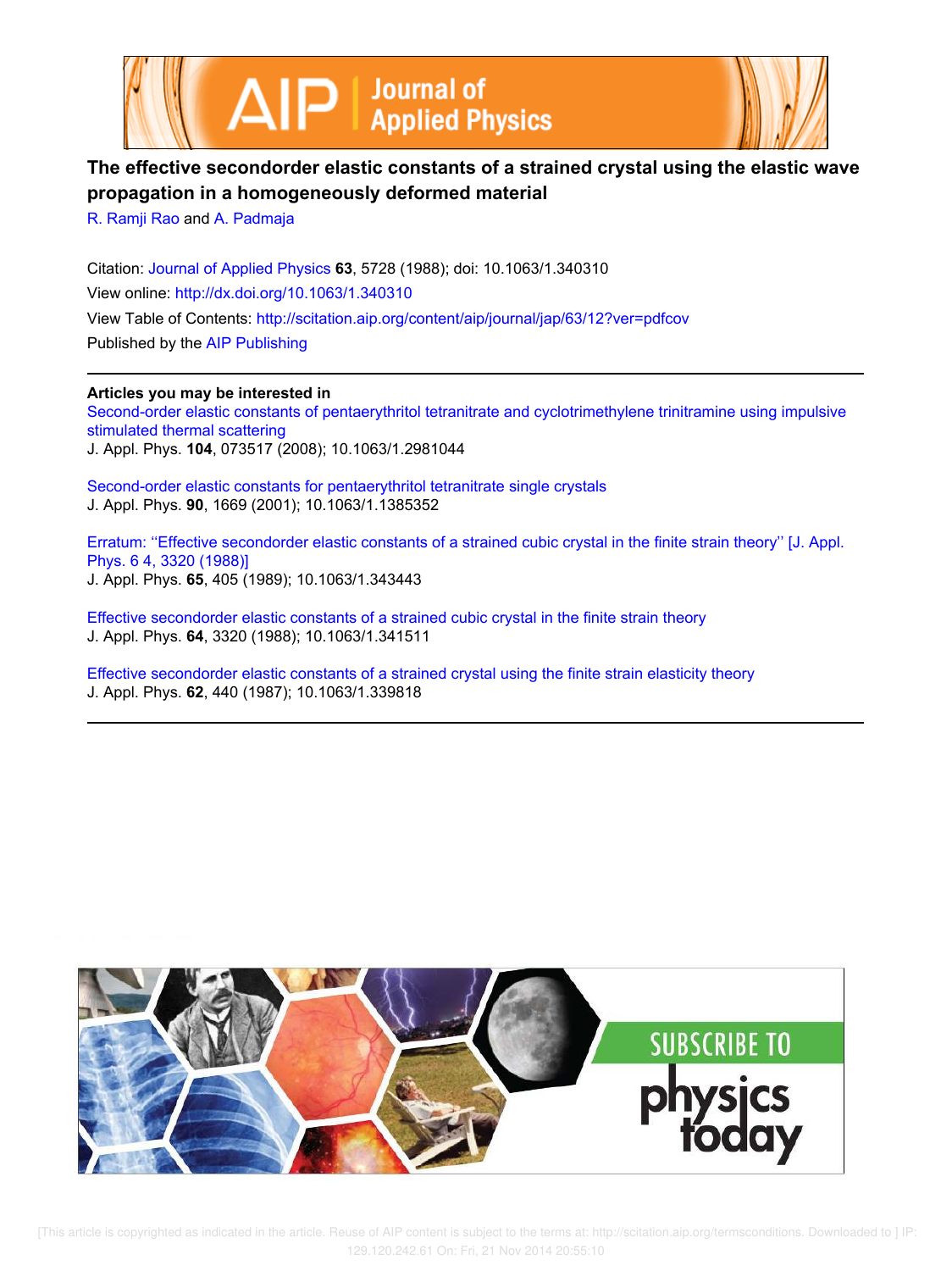# The effective second-order eiastic constants of a strained crystal using the elastic wave propagation in a homogeneously deformed material

R. Ramji Rao<sup>a)</sup> *Institute of Condensed Matter, University of Geneva, Geneva, Switzerland* 

A. Padmaja *Department of Physics, Indian Institute of Technology, Madras 600 036, India* 

(Received 19 May 1987; accepted for publication 26 January 1988)

The equation for elastic wave propagation in a homogeneously deformed crystal has been used to obtain the expressions for the effective second-order elastic constants of the seven crystal systems in terms of their natural second- and third-order elastic constants. These expressions are employed to obtain the pressure derivatives of the effective second-order elastic constants of some cubic crystals for which experimental data are available.

#### I. INTRODUCTION

Elastic constants provide insight into the nature of the binding forces between the atoms. The higher-order elastic constants, such as the third-order elastic constants (TOEC), are useful in the study of the anharmonic properties of solids such as the pressure variation of elastic constants. One needs a knowledge of the effective second-order elastic constants (SOEC) of the strained crystal to study its anharmonic properties. In this paper, the equation for elastic wave propagation in a homogeneously deformed crystal given by Thurston and Brugger<sup>1</sup> has been employed to derive expressions for the effective SOEC of the seven crystal systems. These formulas have been used to obtain the pressure derivatives of the effective SOEC of some cubic crystals for which experimental SOEC and TOEC are available.

#### A. Effective elastic constants of a strained crystal

The equation for elastic wave propagation in a homogeneously deformed crystal is given by Thurston and Brug $ger<sup>1</sup>$  as

$$
\rho_0 W^2 u_i = \sum_{j,k,l} A^S_{ijkl} s_k s_l u_j,\tag{1}
$$

where  $\rho_0$  is the density of the crystal in the unstrained state, *Wis* the natural wave velocity in a direction having direction cosines  $s_k$  in the undeformed state, and  $u_j$  are the components of displacement from the strained state. To the first order in the strain  $A^{S}$ <sub>*i*,*kl*</sub> is given by

$$
A_{i,j,kl}^S = C_{ik,jl} + \sum_{m,n} \epsilon_{mn} (C_{ik,jl,lmn} + C_{ik,nl} \delta_{mj} + C_{nk,jl} \delta_{mi} + C_{kl,mn} \delta_{ij}).
$$
 (2)

The  $C_{ik,jl}$  are the adiabatic SOEC in the undeformed state and  $C_{ik,jl,mn}$  are the TOEC in the notation of Brugger,<sup>1</sup> determined by measuring the changes in wave velocity under isothermal strain,  $\epsilon_{mn}$  are the Lagrangian strains. The strains employed are  $\epsilon_{11}$ ,  $\epsilon_{22}$ , and  $\epsilon_{33}$ , which leave the crystal symmetry unaltered and are consistent with the hydrostatic and uniaxial stresses used in the measurement of the pressure derivatives of SOEC of a crystal. The natural wave velocities  $W$  in any direction are determined by solving the determinantal equation

$$
|\rho_0 W^2 \delta_{ij} - D'_{ij}| = 0,
$$
 (3)

where the strained matrix element  $D_i$  is given by

$$
D'_{ij} = \sum_{k,l} s_k s_l A^{S}_{ijkl}.
$$
 (4)

If we set  $\epsilon_{mn} = 0$ , we obtain the unstrained matrix elements as

$$
D_{ij} = \sum_{k,l} s_k s_l C_{ikjl}.
$$
 (5)

The symmetry of the crystal is preserved when it is subjected to a homogeneous deformation, Following Eq. (5), we write the strained matrix element *D :j* as

$$
D'_{ij} = \sum_{k,l} s_k s_l C^1_{ik,jl},
$$
 (6)

where  $C_{ik,j}^i$  is the effective SOEC of the strained crystal and is the coefficient of  $(s_k s_l)$ . Comparing Eqs. (4) and (6), we obtain expressions for  $C_{ijkl}^1$  in terms of the natural SOEC and TOEC of the crystal, to the first order in strains  $\epsilon_{11}, \epsilon_{22}$ , and  $\epsilon_{33}$ . It may be noted that the effective SOEC do not have the same symmetry as the conventional (natural) SOEC. This implies that  $C_{ik,jl}^1 \neq C_{ki,jl}^1$ . However,  $C_{ik,jl}^1 = C_{jl,k}^1$ (pairwise interchange).

#### *1. Triclinic system* (1, *lJ*

There are 21 independent SOEC and 56 independent TOEC for a tridinic crystal. The expressions for the 45 effective SOEC are given here. The condensed Voigt notation is used for the natural SOEC and TOEC in these expressions:

$$
C_{11,11}^1 = C_{11} + \epsilon_{11}(C_{111} + 3C_{11})
$$
  
+  $\epsilon_{22}(C_{112} + C_{12}) + \epsilon_{33}(C_{113} + C_{13}),$  (7)

$$
C_{11,22}^1 = C_{12} + \epsilon_{11}(C_{112} + C_{12})
$$
  
+  $\epsilon_{22}(C_{122} + C_{12}) + \epsilon_{33}(C_{123}),$  (8)

$$
C_{11,33}^1 = C_{13} + \epsilon_{11}(C_{113} + C_{13})
$$
  
+  $\epsilon_{22}(C_{123}) + \epsilon_{33}(C_{133} + C_{13}),$  (9)

a) On sabbatical leave from the Department of Physics, Indian Institute of Technology, Madras 600 036, India.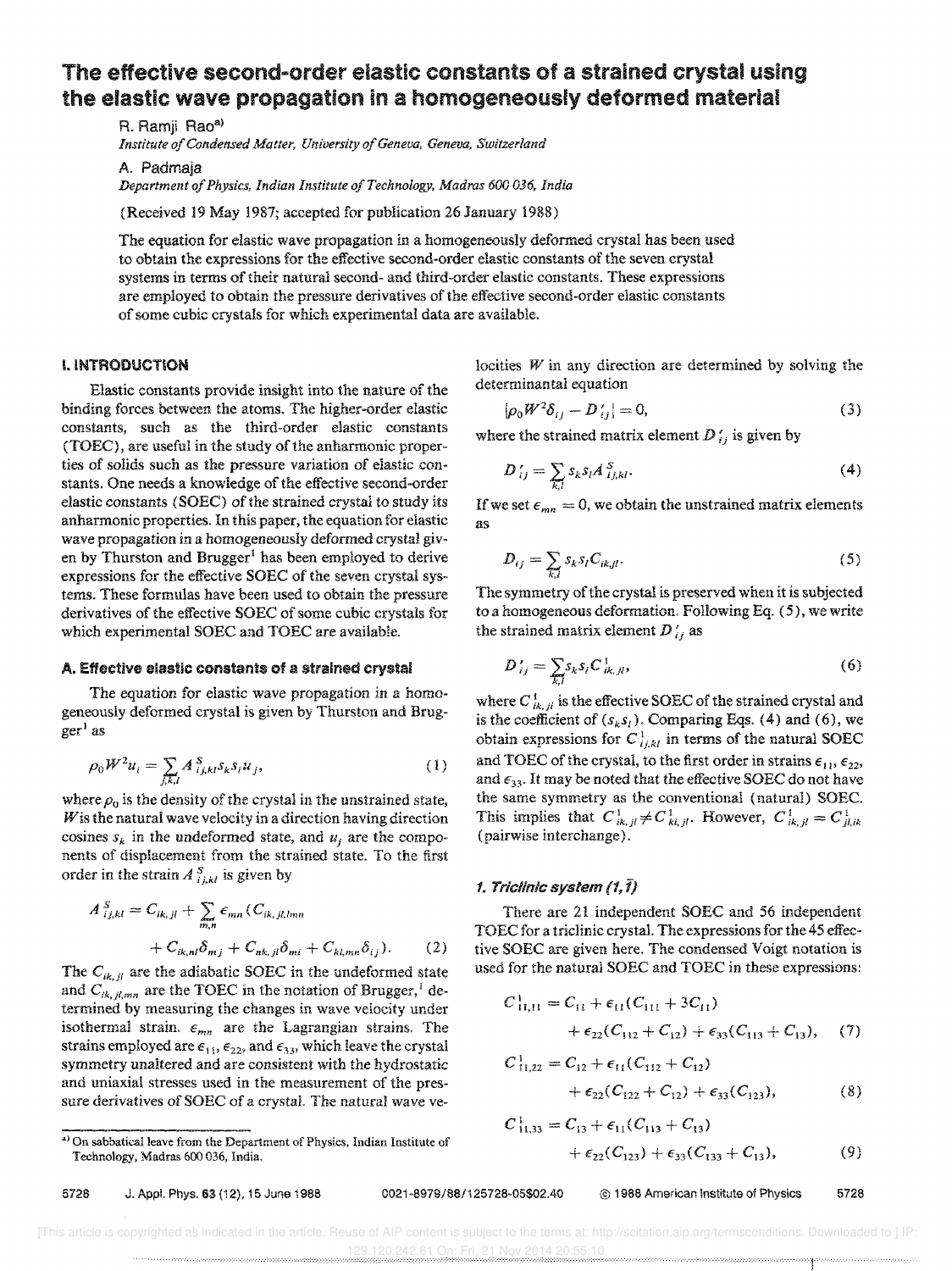$$
C_{11,23}^1 = C_{14} + \epsilon_{11}(C_{114} + C_{14})
$$
  
+  $\epsilon_{22}(C_{124} + C_{14}) + \epsilon_{33}(C_{134}),$  (10)  

$$
C_{11,32}^1 = C_{14} + \epsilon_{11}(C_{114} + C_{14})
$$
  
+  $\epsilon_{22}(C_{124}) + \epsilon_{33}(C_{134} + C_{14}),$  (11)  

$$
C_{11,13}^1 = C_{15} + \epsilon_{11}(C_{115} + 3C_{15})
$$

 $\sim$ 1

+ 
$$
\epsilon_{22}(C_{125} + C_{25}) + \epsilon_{33}(C_{135} + C_{35}),
$$
 (12)  
 $C_{11,33}^1 = C_{15} + \epsilon_{13}(C_{135} + C_{25}) + \epsilon_{22}(C_{125})$ 

$$
+ \epsilon_{33}(C_{135} + C_{15}), \qquad (13)
$$

$$
C_{11,12}^{1} = C_{16} + \epsilon_{11}(C_{116} + 3C_{16})
$$
  
+  $\epsilon_{22}(C_{126} + C_{26}) + \epsilon_{33}(C_{136} + C_{36}),$  (14)  

$$
C_{11,21}^{1} = C_{16} + \epsilon_{11}(C_{116} + C_{16})
$$
  
+  $\epsilon_{22}(C_{126} + C_{16}) + \epsilon_{33}(C_{136}),$  (15)

$$
C_{22,22}^1 = C_{22} + \epsilon_{11}(C_{122} + C_{12}) + \epsilon_{22}(C_{222} + 3C_{22})
$$
  
+  $\epsilon_{33}(C_{223} + C_{23}),$  (16)

$$
C_{22,33}^{1} = C_{23} + \epsilon_{11}(C_{123}) + \epsilon_{22}(C_{223} + C_{23}) + \epsilon_{33}(C_{233} + C_{23}),
$$
\n(17)

$$
C_{22,23}^1 = C_{24} + \epsilon_{11}(C_{124} + C_{14}) + \epsilon_{22}(C_{224} + 3C_{24})
$$
  
+  $\epsilon_{33}(C_{234} + C_{34}),$  (18)

$$
C_{22,32}^1 = C_{24} + \epsilon_{11}(C_{124}) + \epsilon_{22}(C_{224} + C_{24})
$$
  
+  $\epsilon_{33}(C_{234} + C_{24}),$  (19)

$$
C_{22,13}^1 = C_{25} + \epsilon_{11}(C_{125} + C_{25})
$$
  
+  $\epsilon_{22}(C_{225} + C_{25}) + \epsilon_{33}(C_{235}),$  (20)

$$
C_{22,31}^1 = C_{25} + \epsilon_{11}(C_{125}) + \epsilon_{22}(C_{225} + C_{25}) + \epsilon_{33}(C_{235} + C_{25}),
$$
 (21)

$$
C_{22,12}^1 = C_{26} + \epsilon_{11}(C_{126} + C_{26}) + \epsilon_{22}(C_{226} + C_{26}) + \epsilon_{33}(C_{236}),
$$
 (22)

$$
C_{22,21}^1 = C_{26} + \epsilon_{11}(C_{126} + C_{16}) + \epsilon_{22}(C_{226} + 3C_{26})
$$
  
+  $\epsilon_{33}(C_{236} + C_{36}),$  (23)

$$
C_{33,33}^1 = C_{33} + \epsilon_{11}(C_{133} + C_{13}) + \epsilon_{22}(C_{233} + C_{23}) + \epsilon_{33}(C_{333} + 3C_{33}),
$$
\n(24)

$$
C_{33,23}^1 = C_{34} + \epsilon_{11}(C_{134}) + \epsilon_{22}(C_{234} + C_{34}) + \epsilon_{33}(C_{334} + C_{34}),
$$
\n(25)

$$
C_{33,32}^1 = C_{34} + \epsilon_{11} (C_{134} + C_{14}) + \epsilon_{22} (C_{234} + C_{24}) + \epsilon_{33} (C_{334} + 3C_{34}),
$$
\n(26)

$$
C_{33,13}^1 = C_{35} + \epsilon_{11}(C_{135} + C_{35})
$$
  
+  $\epsilon_{22}(C_{235}) + \epsilon_{33}(C_{335} + C_{35}),$  (27)

$$
C_{33,31}^{1} = C_{35} + \epsilon_{11}(C_{135} + C_{15}) + \epsilon_{22}(C_{235} + C_{25}) + \epsilon_{33}(C_{335} + 3C_{35}),
$$
\n(28)

$$
C_{32,12}^1 = C_{36} + \epsilon_{11}(C_{136} + C_{36}) + \epsilon_{22}(C_{236}) + \epsilon_{33}(C_{336} + C_{36}),
$$
\n(29)

$$
C_{33,21}^1 = C_{36} + \epsilon_{11}(C_{136}) + \epsilon_{22}(C_{236} + C_{36}) + \epsilon_{33}(C_{336} + C_{36}),
$$
 (30)

$$
C_{2,3,23}^{1} = C_{44} + \epsilon_{11}(C_{144} + C_{13}) + \epsilon_{22}(C_{244} + 2C_{33})
$$
\n
$$
C_{2,3,32}^{1} = C_{44} + \epsilon_{11}(C_{144}) + \epsilon_{22}(C_{244} + C_{44})
$$
\n
$$
+ \epsilon_{33}(C_{344} + C_{44})
$$
\n
$$
+ \epsilon_{33}(C_{344} + C_{44})
$$
\n
$$
C_{3,2,22}^{1} = C_{44} + \epsilon_{11}(C_{144} + C_{12}) + \epsilon_{22}(C_{244} + C_{22})
$$
\n
$$
+ \epsilon_{33}(C_{344} + 2C_{44} + C_{23}),
$$
\n
$$
C_{3,2,13}^{1} = C_{45} + \epsilon_{11}(C_{145} + C_{45}) + \epsilon_{22}(C_{245})
$$
\n
$$
+ \epsilon_{33}(C_{345} + C_{45}),
$$
\n
$$
C_{3,2,11}^{1} = C_{45} + \epsilon_{11}(C_{145} + C_{16}) + \epsilon_{22}(C_{245} + C_{26})
$$
\n
$$
+ \epsilon_{33}(C_{345} + 2C_{45}),
$$
\n
$$
C_{3,3,11}^{1} = C_{45} + \epsilon_{11}(C_{145}) + \epsilon_{22}(C_{245} + C_{45})
$$
\n
$$
+ \epsilon_{33}(C_{345} + C_{35}),
$$
\n
$$
C_{3,3,12}^{1} = C_{45} + \epsilon_{11}(C_{145}) + \epsilon_{22}(C_{245} + C_{45})
$$
\n
$$
+ \epsilon_{33}(C_{345} + C_{35}),
$$
\n
$$
C_{3,13}^{1} = C_{45} + \epsilon_{11}(C_{145} + C_{45}) + \epsilon_{22}(C_{245} + C_{45})
$$
\n
$$
+ \epsilon_{33}(C_{345} + C_{45}),
$$
\n
$$
C_{3,12}^{1} = C_{
$$

R. R. Rao and A. Padmaja 5729

[This article is copyrighted as indicated in the article. Reuse of AIP content is subject to the terms at: http://scitation.aip.org/termsconditions. Downloaded to ] IP: n om angere en gemeente van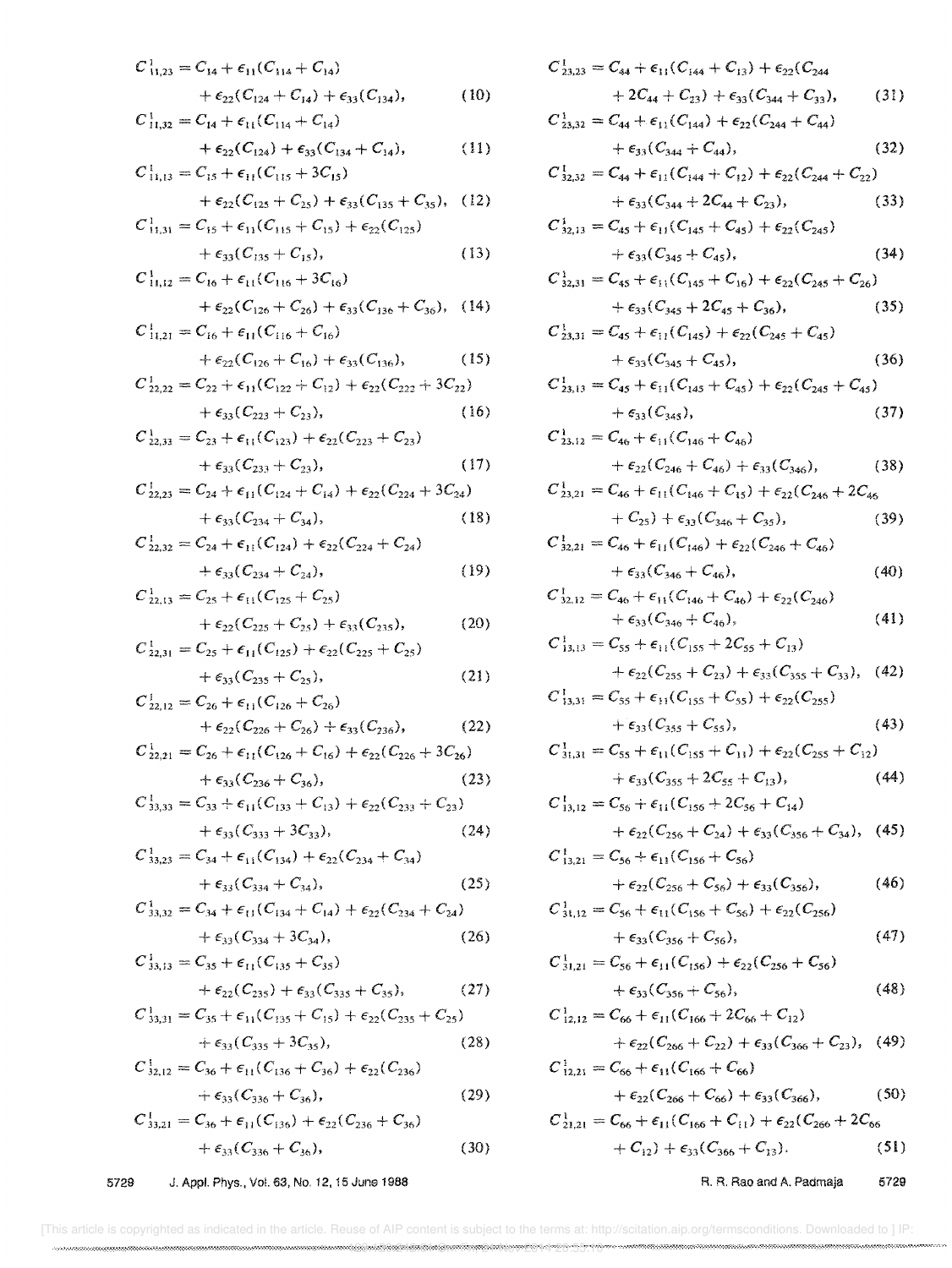The Langrangian strains  $\epsilon_{11}$ ,  $\epsilon_{22}$ , and  $\epsilon_{33}$  can be expressed in terms of the pressure  $p$  and the elastic constants  $C_{ij}$ :

$$
|a| = \begin{vmatrix} C_{11} & C_{12} & C_{13} \\ C_{12} & C_{22} & C_{23} \\ C_{13} & C_{23} & C_{33} \end{vmatrix},
$$
  
\n
$$
\epsilon_{11} = -p \frac{\begin{vmatrix} 1 & C_{12} & C_{13} \\ 1 & C_{22} & C_{23} \\ 1 & C_{23} & C_{33} \end{vmatrix}}{\begin{vmatrix} |a| \end{vmatrix}},
$$
  
\n
$$
\epsilon_{22} = -p \frac{\begin{vmatrix} C_{11} & 1 & C_{13} \\ C_{12} & 1 & C_{23} \\ C_{13} & 1 & C_{33} \end{vmatrix}}{\begin{vmatrix} |a| \end{vmatrix}},
$$
  
\n
$$
\epsilon_{33} = -p \frac{\begin{vmatrix} C_{11} & C_{12} & 1 \\ C_{13} & C_{22} & 1 \\ C_{13} & C_{23} & 1 \end{vmatrix}}{\begin{vmatrix} |a| \end{vmatrix}}.
$$
 (52)

#### 2. Monoclinic system (2,m,2/m)

The monoclinic crystal has 13 independent SOEC and 32 independent TOEC. The expressions for the 25 effective SOEC, viz.,

$$
C_{11,11}^{1}, C_{11,22}^{1}, C_{11,33}^{1}, C_{11,13}^{1}, C_{11,31}^{1}, C_{22,22}^{1},
$$
  
\n
$$
C_{22,33}^{1}, C_{22,13}^{1}, C_{22,31}^{1}, C_{33,33}^{1}, C_{33,13}^{1}, C_{33,31}^{1},
$$
  
\n
$$
C_{23,23}^{3}, C_{23,32}^{1}, C_{32,32}^{1}, C_{23,12}^{1}, C_{23,21}^{1}, C_{32,12}^{1}, C_{32,12}^{1},
$$
  
\n
$$
C_{32,21}^{1}, C_{13,13}^{1}, C_{13,31}^{1}, C_{31,31}^{1}, C_{12,12}^{1}, C_{12,21}^{1}, C_{21,21}^{1}
$$

are the same as the corresponding expressions for the triclinic crystal.

#### 3. Orthorhombic system (222,mm2,2/m 2/m 2/m)

The orthorhombic crystal has nine independent SOEC and 20 independent TOEC. The expressions for the 15 effective SOEC, viz.,

 $C_{11,11}^1, C_{11,22}^1, C_{11,33}^1, C_{22,22}^1, C_{22,33}^1, C_{33,33}^1, C_{23,23}^1,$  $C_{23,32}^1, C_{32,32}^1, C_{13,13}^1, C_{13,31}^1, C_{31,31}^1, C_{12,12}^1, C_{12,21}^1, C_{21,21}^1$ 

are the same as the corresponding expressions for the triclinic crystal.

## 4. Tetragonal system (4mm, 42m, 422, 4/m 2/m 2/m,  $444/m$

In the tetragonal system, the  $4mm$ ,  $\overline{4}2m$ , 422, and  $4/m$  $2/m$   $2/m$ , classes have six independent SOEC and 12 independent TOEC while the  $4\bar{4}$  4/m group has seven independent SOEC and 16 independent TOEC. In the second group the additional independent SOEC is  $C_{16}$ . The expressions for the ten effective SOEC are given below. The Lagrangian strains  $\epsilon_{11}$  and  $\epsilon_{22}$  are equal for uniaxial crystals-tetragonal, trigonal, and hexagonal.

$$
C_{11,11}^1 = C_{11} + \epsilon_{11}(C_{111} + C_{112} + 3C_{11} + C_{12})
$$
  
+  $\epsilon_{33}(C_{113} + C_{13}),$  (53)

$$
C_{11,22}^1 = C_{12} + \epsilon_{11}(2C_{112} + 2C_{12}) + \epsilon_{33}(C_{123}), \quad (54)
$$

$$
C_{11,33}^1 = C_{13} + \epsilon_{11}(C_{113} + C_{123} + C_{13})
$$

$$
+\epsilon_{33}(C_{133}+C_{13}),\t\t(55)
$$

$$
C_{11,12}^1 = C_{16} + \epsilon_{11}(C_{116} + 2C_{16}) + \epsilon_{33}(C_{136}), \quad (56)
$$

$$
C_{33,33}^1 = C_{33} + \epsilon_{11}(2C_{133} + 2C_{13})
$$

$$
+\epsilon_{33}(C_{333}+3C_{33}),\tag{57}
$$

$$
C_{23,23}^1 = C_{44} + \epsilon_{11}(C_{144} + C_{155} + 2C_{13} + 2C_{44})
$$

 $\overline{C}$ 

 $\overline{C}$ 

$$
+ \epsilon_{33}(C_{344} + C_{33}), \qquad (58)
$$

$$
C_{32,32}^1 = C_{44} + \epsilon_{11}(C_{144} + C_{155} + C_{11} + C_{12})
$$
  
+ 
$$
\epsilon_{33}(C_{344} + 2C_{44} + C_{13}),
$$
 (59)

$$
C_{23,32}^1 = C_{44} + \epsilon_{11}(C_{144} + C_{155} + C_{44})
$$
  
+  $\epsilon_{33}(C_{344} + C_{44}),$  (60)

$$
C_{12,12}^1 = C_{66} + \epsilon_{11}(2C_{166} + 2C_{66} + C_{11} + C_{12})
$$

$$
+ \epsilon_{33}(C_{366} + C_{13}), \qquad (61)
$$

$$
C_{12,21}^1 = C_{66} + \epsilon_{11}(2C_{166} + 2C_{66}) + \epsilon_{33}(C_{366}).
$$
 (62)

The following interrelations hold for the tetragonal system:

$$
C_{22,22}^1 = C_{11,11}^1, \quad C_{22,33}^1 = C_{11,33}^1,
$$
  
\n
$$
C_{22,12}^1 = -C_{11,12}^1, \quad C_{13,13}^1 = C_{23,23}^1,
$$
  
\n
$$
C_{31,31}^1 = C_{32,32}^1, \quad C_{31,13}^1 = C_{32,23}^1.
$$
\n(63)

### 5. Hexagonal system (622, 6mm, 6m2, 6/m 2/m 2/m 6 6 6/m)

In the hexagonal system, the classes 622,  $6mm$ ,  $\overline{6m2}$ ,  $6/$  $m$  2/m 2/m have five independent SOEC and ten independent TOEC. The group 6  $\overline{6}$  6/m has five independent SOEC and 12 independent TOEC. The effective SOEC  $C_{11,11}^1$ ,  $C_{11,33}^1$ ,  $C_{23,23}^1$ ,  $C_{23,32}^1$ ,  $C_{32,32}^1$ , and  $C_{33,33}^1$  are given by the corresponding expressions of the tetragonal system.

The remaining effective SOEC are

$$
C_{11,22}^1 = C_{12} + \epsilon_{11}(C_{111} + 2C_{112} - C_{222} + 2C_{12})
$$
  
+ 
$$
\epsilon_{21}(C_{123}),
$$
 (64)

$$
C_{12,12}^1 = C_{66} + \epsilon_{11}\{[(C_{222} - C_{112})/2] + 2C_{11}\}\
$$

$$
+\epsilon_{33}\{[(C_{113}-C_{123})/2]+C_{13}\},\qquad(65)
$$

$$
C_{12,21}^1 = C_{66} + \epsilon_{11} \{ [(C_{222} - C_{112})/2] + 2C_{66} \} + \epsilon_{33} \{ [(C_{113} - C_{123})/2] \}.
$$
 (66)

The interrelations for the tetragonal system hold for hexagonal systems also.

#### 6. Trigonal system (32, 3m, 3 2/m, 33)

The classes 32, 3m, and  $\overline{3}$  2/m have six independent SOEC and 14 independent TOEC and the 33 class has seven independent SOEC and 20 independent TOEC. The additional independent SOEC of the 33 group is  $C_{15}$ . The expressions for the effective SOEC,  $C_{11,11}^1$ ,  $C_{11,22}^1$ ,  $C_{11,33}^1$ ,  $C_{33,33}^1$ ,  $C_{23,23}^1$ ,  $C_{32,32}^1$ ,  $C_{23,32}^1$ ,  $C_{23,32}^1$ ,  $C_{12,12}^1$ , and  $C_{12,21}^1$  are the same as

5730 J. Appl. Phys., Vol. 63, No. 12, 15 June 1988 R. R. Rao and A. Padmaja 5730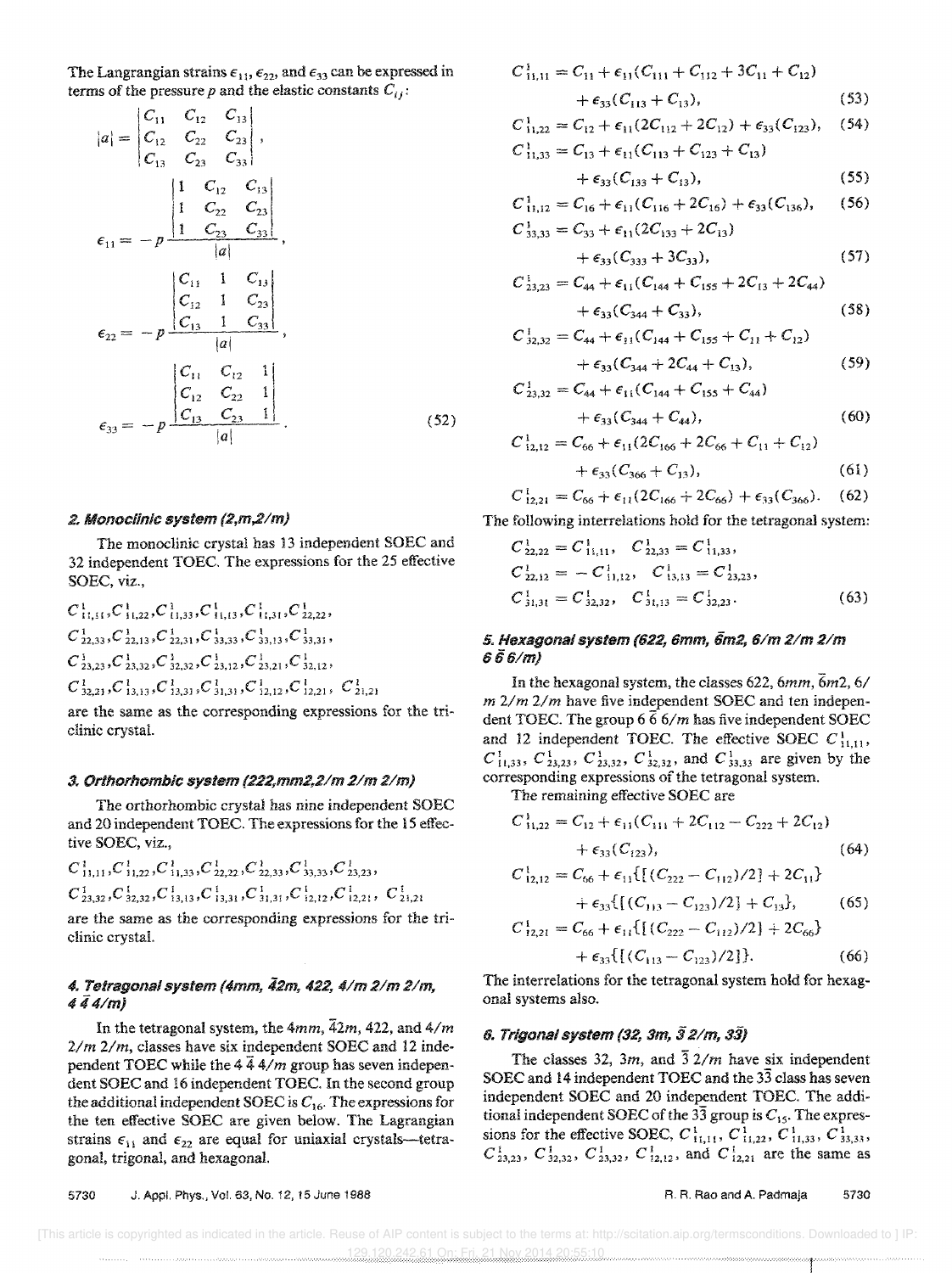those for the hcp system. The remaining effective SOEC are

$$
C_{11,23}^1 = C_{14} + \epsilon_{11}(C_{114} + C_{124} + 2C_{14}) + \epsilon_{33}(C_{134}),
$$
\n(67)

$$
C_{11,32}^1 = C_{14} + \epsilon_{11}(C_{114} + C_{124} + C_{14})
$$

+ 
$$
\epsilon_{33}(C_{134} + C_{14}),
$$
 (68)  
 $C_{11,13}^1 = C_{15} + \epsilon_{11}(C_{115} + C_{125} + 2C_{15})$ 

$$
+\epsilon_{33}(C_{135}),\qquad \qquad (69)
$$

$$
C_{11,31}^1 = C_{15} + \epsilon_{11}(C_{115} + C_{125} + C_{15})
$$
  
+  $\epsilon_{33}(C_{135} + C_{15}).$  (70)

The following interrelations hold true for the trigonal system:

$$
C_{22,22}^1 = C_{11,11}^1, C_{22,33}^1 = C_{11,33}^1,
$$
  
\n
$$
C_{22,23}^1 = -C_{11,23}^1, C_{22,32}^1 = C_{11,32}^1,
$$
  
\n
$$
C_{22,13}^1 = -C_{11,13}^1, C_{22,31}^1 = -C_{11,31}^1,
$$
  
\n
$$
C_{23,12}^1 = C_{23,21}^1 = -C_{11,13}^1, C_{32,12}^1 = C_{32,21}^1,
$$
  
\n
$$
C_{32,21}^1 = -C_{11,31}^1, C_{13,13}^1 = C_{23,23}^1,
$$
  
\n
$$
C_{13,31}^1 = C_{23,32}^1, C_{31,31}^1 = C_{32,32}^1,
$$
  
\n
$$
C_{13,12}^1 = C_{13,21}^1 = C_{11,23}^1, C_{31,12}^1 = C_{31,21}^1 = C_{11,32}^1.
$$
  
\n(71)

The Lagrangian strains  $\epsilon_{11}$  and  $\epsilon_{33}$  for the uniaxial crystals are given by

$$
\epsilon_{11} = [(C_{13} - C_{33})P]/[(C_{11} + C_{12})C_{33} - 2C_{13}^{2}],
$$
  
\n
$$
\epsilon_{33} = [(2C_{13} - C_{11} - C_{12})P]/[(C_{11} + C_{12})C_{33} - 2C_{13}^{2}].
$$
  
\n(72)

## 7. Cubic system (432, 43m, 4/m 3 2/m, 23, 2/m 3)

The classes 432,  $\overline{4}3m$ , and  $4/m\overline{3}2/m$  (CI) have three independent SOEC and six independent TOEC, and the classes 23 and  $2/m\overline{3}$  (CII) have three independent SOEC and eight independent TOEC. The expressions for the four effective SOEC are given below:

$$
C_{11,11}^1 = C_{11} + \frac{\epsilon}{3} (C_{111} + 2C_{112} + 3C_{11} + 2C_{12})
$$
 for CI

$$
= C_{11} + \frac{\epsilon}{3} (C_{111} + C_{112} + C_{113} + 3C_{11} + 2C_{12})
$$

$$
for \, \mathrm{CII},
$$

$$
C_{11,22}^1 = C_{12} + \frac{\epsilon}{3} (2C_{112} + C_{123} + 2C_{12}) \text{ for CI}
$$
  
=  $C_{12} + \frac{\epsilon}{3} (C_{112} + C_{113} + C_{123} + 2C_{12})$  for CI

$$
C_{12,12}^1 = C_{44} + \frac{\epsilon}{3} (C_{144} + 2C_{155} + 2C_{44} + 2C_{12} + C_{11})
$$
  
for CI,

$$
= C_{44} + \frac{\epsilon}{3} (C_{144} + C_{155} + C_{166} + 2C_{44} + 2C_{12} + C_{11})
$$
 for CII,

 $C_{12,21}^1 = C_{44} + \frac{\epsilon}{3} (C_{144} + 2C_{155} + 2C_{44})$  for CI  $=C_{44}+\frac{\epsilon}{3}(C_{144}+C_{155}+C_{166}+2C_{44})$  for CII.  $(76)$ 

 $\epsilon$  is the uniform volume strain given by

$$
\epsilon = -\frac{3P}{C_{11} + 2C_{12}}\tag{77}
$$

under a hydrostatic pressure  $P$ . The following interrelations hold for the cubic system:

$$
C_{11,11}^{1} = C_{22,22}^{1} = C_{33,33}^{1},
$$
  
\n
$$
C_{12,12}^{1} = C_{23,23}^{1} = C_{13,13}^{1},
$$
  
\n
$$
C_{12,21}^{1} = C_{23,32}^{1} = C_{13,31}^{1},
$$
  
\n
$$
C_{11,22}^{1} = C_{11,33}^{1} = C_{22,33}^{1}.
$$
 (78)

#### **II. RESULTS AND DISCUSSION**

The derived formulas for cubic crystals have been employed to obtain the pressure derivatives of the effective second-order elastic constants of 17 cubic crystals. These are presented in Table I along with the corresponding experimental data.

TABLE I. Values of the pressure derivatives for some cubic crystals. The first line gives the present calculated values and the second line gives the experimental values. Reference for the SOEC, TOEC, and  $\partial C_{i j, kl}^1 / \partial P$  are also given in the second line.

| Serial         |                  |                        |                        |                        |
|----------------|------------------|------------------------|------------------------|------------------------|
| No.            | Crystal          | $\partial C_{11,11}^1$ | $\partial C_{1i,22}^1$ | $\partial C_{23,23}^1$ |
|                |                  | $\partial P$           | $\partial P$           | $\partial P$           |
| Ï              | Cu               | 5.32                   | 3.54                   | 2.47                   |
|                | Ref. 2           | 5.73                   | 4.98                   | 2.63                   |
| $\overline{c}$ | Ag               | 4.45                   | 2.26                   | 2.71                   |
|                | Ref. 2           | 4.85                   | 3.35                   | 3.04                   |
| 3              | Au               | 5.12                   | 3.36                   | 1.36                   |
|                | Ref. 2           | 5.72                   | 4.96                   | 1.52                   |
| 4              | Al               | 5.55                   | 2.08                   | 1.84                   |
|                | Ref. 3           | 6.35                   | 3.45                   | 2.10                   |
| 5              | Li               | 3.01                   | 1.96                   | 0.67                   |
|                | Ref. 4,5         | 3.36                   | 3.26                   | 0.93                   |
| 6              | Na               | 3.71                   | 2.31                   | 1.47                   |
|                | Ref. 4.6         | 4.12                   | 3.64                   | 1.69                   |
| $\tau$         | K                | 3.92                   | 2.48                   | 1.43                   |
|                | Ref. 4,7         | 4.31                   | 3.80                   | 1.62                   |
| 8              | ŘЬ               | 3.59                   | 2.19                   | 1.26                   |
|                | Ref. 4,8         | 3.96                   | 3.50                   | 1.48                   |
| 9              | GaSb             | 4.41                   | 3.43                   | 0.75                   |
|                | Ref. 9           | 4.93                   | 4.66                   | 1.00                   |
| 10             | GaAs             | 4.12                   | 3.20                   | 0.84                   |
|                | Ref. 10          | 4.63                   | 4.42                   | 1.10                   |
| 11             | InSb             | 3.28                   | 2.82                   | 0.19                   |
|                | Ref. 11          |                        |                        |                        |
| 12             | NaCl             | 10.29                  | 0.38                   | $-0.13$                |
|                | Ref. 12          | 11.62                  | 1.58                   | $+0.10$                |
| 13             | KCI              | 11.59                  | 0.42                   | $-0.70$                |
|                | Ref. 12          | 13.00                  | 1.56                   | $-0.56$                |
| 14             | LiF              | 7.24                   | 1.32                   | 0.59                   |
|                | Ref. 12          | 8.18                   | 2.60                   | 1.00                   |
| 15             | NaF              | 11.58                  | 1.46                   | $+0.13$                |
|                | Ref. 13          | 12.70                  | 2.50                   | $+0.28$                |
| 16             | CaF <sub>2</sub> | 5.82                   | 3.84                   | 0.92                   |
|                | Ref. 14          | 6.05                   | 4.35                   | 1.31                   |
| 17             | BaF <sub>2</sub> | 5.02                   | 4.36                   | 0.49                   |
|                | Refs. 14 and 15  | 4.82                   | 5.17                   | 0.78                   |

#### R. R. Rao and A. Padmaja 5731

5731 J. Appl. Phys., Vol. 63, No. 12, 15 June 1988

#### [This article is copyrighted as indicated in the article. Reuse of AIP content is subject to the terms at: http://scitation.aip.org/termsconditions. Downloaded to ] IP 42.61.Mai.Eri...21.Way.2014

 $(75)$ 

 $(73)$ 

 $(74)$